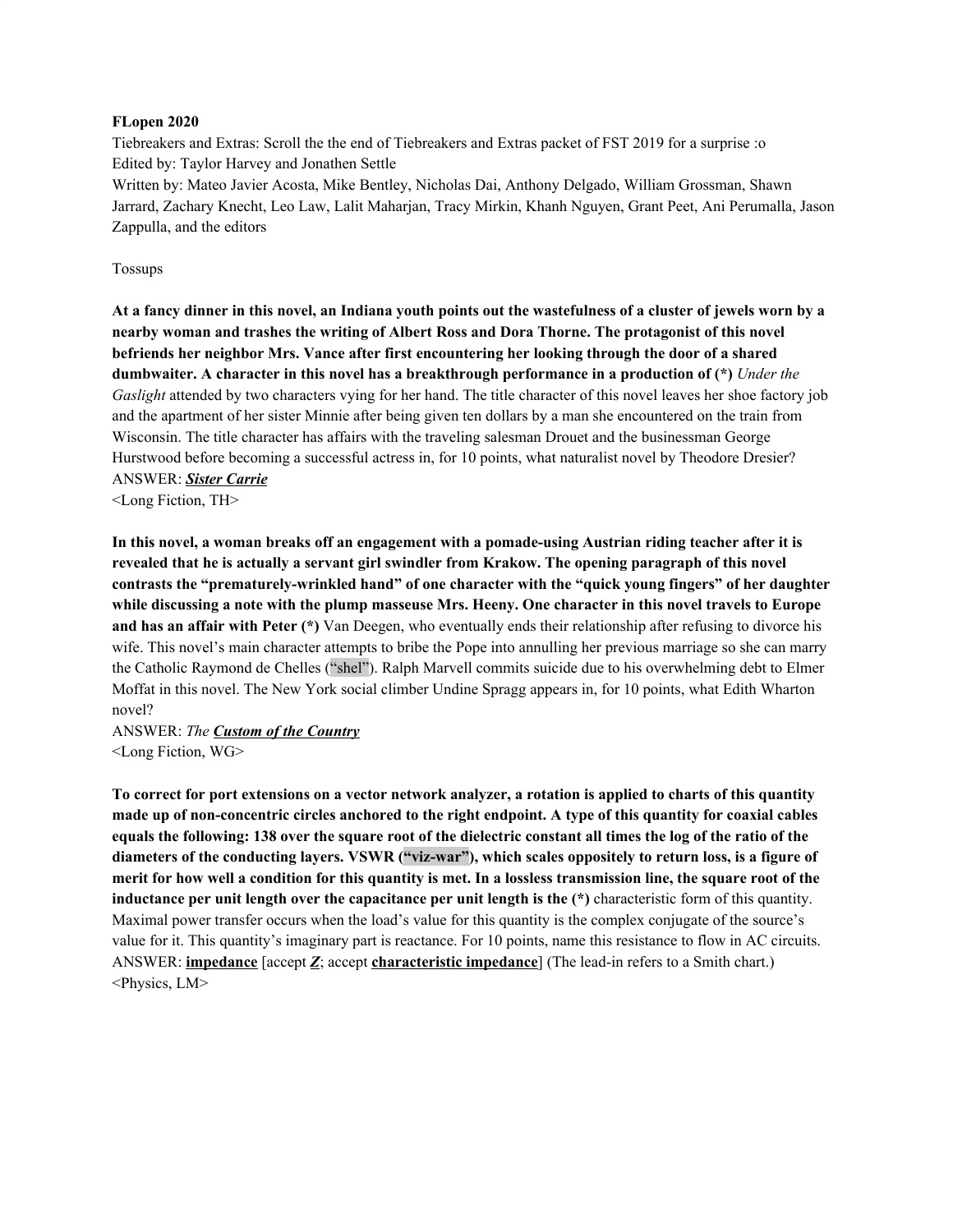**Ralph V. Turner's book on this monarch avoids mythologizing her, and he denounces her "black legend".** This monarch used her husband's affair to make the Treaty of Montmirail favorable to her and her second **son. This monarch patronized Wace ("wahss") and Benoît de Sainte-Maure ("bun-WAH duh sant-MOR"). According to the Polychronicon, this monarch's second husband built "a labyrinth of Daedelian design" at** Woodstock for a Welsh woman. A medieval treatise written as a guide for the young man Walter reviews **twenty-one (\*)** cases presided over by Ermengarde, Countess of Narbonne, Isabelle of Flanders, Marie of Champagne, and this late 12th century monarch. Andreas Capellanus's treatise *Art of Courtly Love* references this monarch's time in Poitiers. For 10 points, name this mother of Richard I of England, a duchess of a southern French region.

ANSWER: **Eleanor** of **Aquitaine** [or **Aliénor** d'**Aquitaine**; prompt on Eleanor] <Post-500 European History, GP>

A partnership between Codagenix and Open Orphan is planning to run the first of a specific type of these procedures in the US. Opponents of these initiatives sometimes use the case of Jesse Gelsinger as evidence for their imperfection. A Lancet article reviewing the ethics of one of these procedures by Jamrozik and Selgelid was written in response to a June 2020 paper by Nir Eyal et al. The (\*) 1 Day Sooner initiative has accrued forty thousand volunteers for an initiative of this type, most of whom are in their twenties. A research group at Oxford is considering implementing one of these procedures to forgo traditional phase III human trials, which can take years. For 10 points, name this type of clinical trial in which participants are purposely infected to test vaccines, a controversial proposed method of quickening the development of COVID-19 vaccines.

ANSWER: human **challenge** trials [accept human **challenge** studies; accept **controlled human infection** trial or model or study; accept **HCT**s; accept **CHIM**s; prompt on any answers mentioning vaccine trials or development; prompt on any answers mentioning clinical or medical trials; prompt on gene therapy; prompt on answers like administering pathogens on purpose to test vaccines before "purposely"] <Zeitgeist, TH>

When discussing this stuff, Seth Meyers stated "You gotta be careful man, a lot of people your age get scam calls and you'd need to reverse mortgage it." A photo posted by Twitter user @ogrods ("at O-G rods") that shows a world leader holding out some of this stuff to a rhea that is running away. This stuff came to **prominence when an email describing the "Zelenko Protocol" was sent to Peter (\*)** Navarro. This stuff is promoted in a July 2020 video featuring Simone Gold, James Todaro, and Stella Immanuel. This substance's non-effectiveness came to light after an RCT conducted by French scientist Dider Raoult had to be abandoned due to subjects developing heart problems. For 10 points, name this substance, a drug used to treat Lupus patients and promoted by Jair Bolsanaro and Donald Trump as a miracle cure for COVID-19. ANSWER: **hydroxychloroquine** [or **HCQ**; accept **Plaquenil**; do not accept "chloroquine"] <Current Events, ZF>

**While standing in front of a drugstore, blacksmith James Wiser urged people to dispose of these objects, leading to a confrontation in which inspector Henry Miller shot him. An article in the** *San Francisco Chronicle* **described how a "whistle blew" and people flung these objects away with joy. Thomas Frederick Carter photographed a Georgia Tech football game in which everyone in the stands uses these objects. A short-lived "league" in San Francisco protested these objects and had excerpts from a State Board of (\*)** Health bulletin read at one of their meetings. Mayor James Rolph was fined fifty dollars by his own police chief for not wearing one of these objects to a boxing match in 1918. For 10 points, many American cities passed ordinances requiring the wearing of what coverings during the Spanish flu pandemic? ANSWER: face**mask**s [accept surgical **mask**s]

<US History, LM>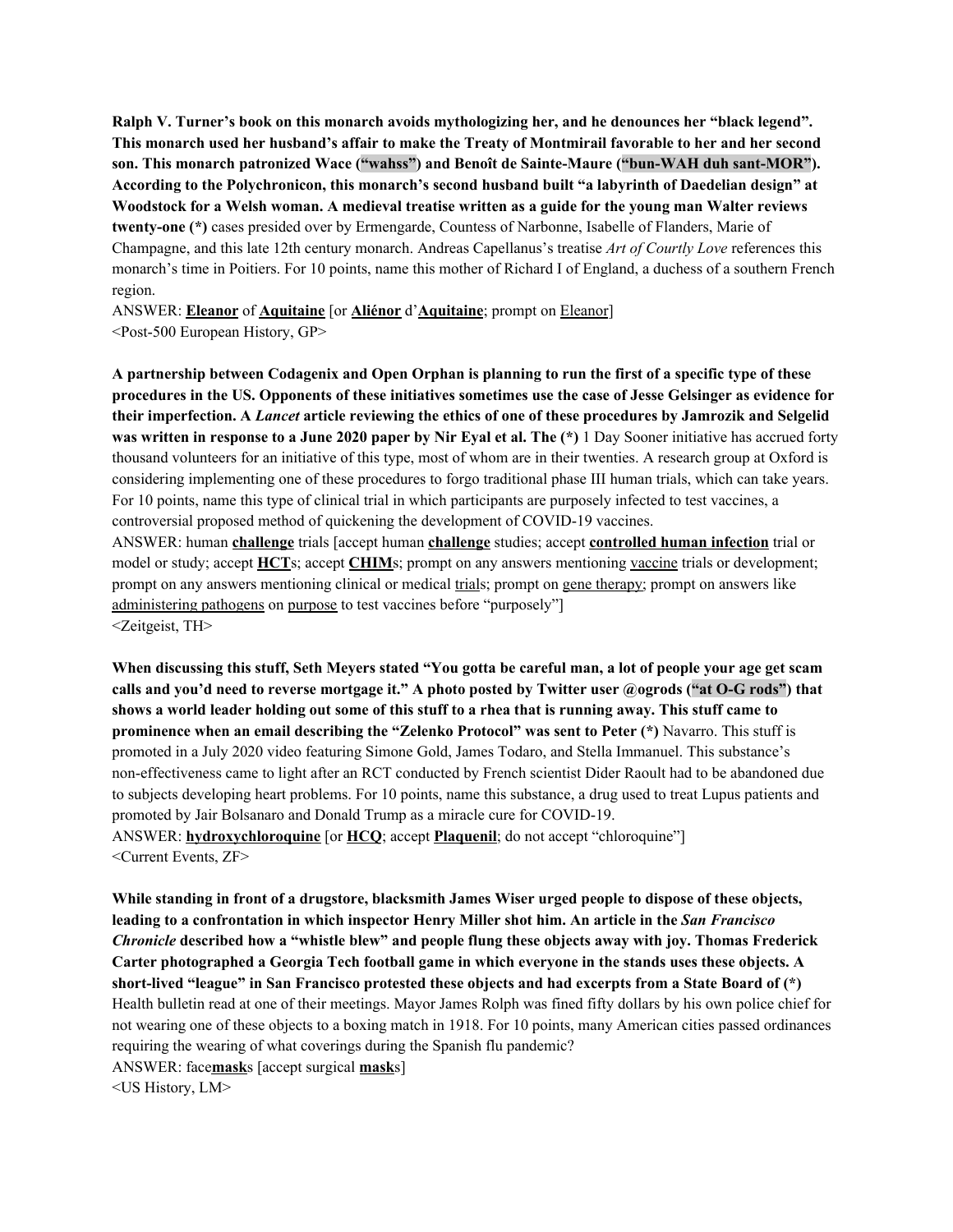**A Troskyist presidential candidate from this country garnered 3 million views on Youtube for a viral trap song of puns on his unusual last name. Juan José Gómez Centurión, an anti-abortion candidate from this** country, argued that the two leading candidates in one of its elections wanted to "hand out misoprostol like **candy." Despite attracting controversy for misogynistic tweets against his critics, the winning candidate of an election in this country pledged in televised debates to create a Ministry for** (\*) Women, Diversity, and Equality. Much of the 2019 election in this country focused on austerity policies intended to reduce public debt and its ongoing negotiations with the IMF. For 10 points, name this country where Alberto Fernández and his Peronist electoral alliance defeated incumbent Maurício Macri.

ANSWER: **Argentina** [or **Argentine** Republic; or República **Argentina**] <Current Events, MJA>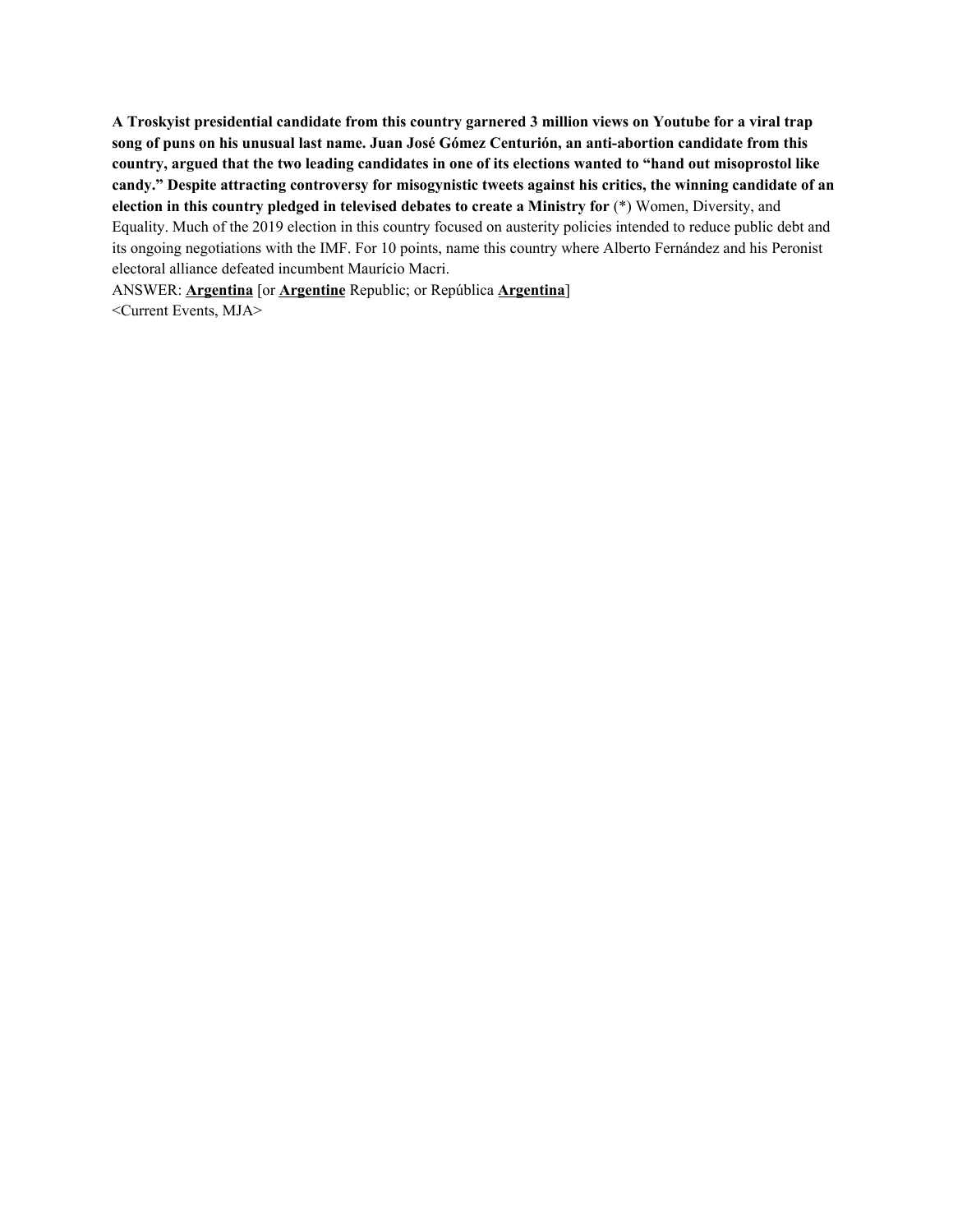#### Bonuses

The first iterative and conjugative element to be discovered was originally thought to simply be one of these genetic elements. For 10 points each:

[e] Name these genetic elements that change their location in the genome. Barbara McClintock discovered them. ANSWER: **transposon**s [accept **transposable element**s; accept conjugative **transposon**s; prompt on jumping genes] (The first iterative and conjugative element, or ICE, is Tn916.)

[h] In the CACTA ("C-A-C-T-A") family of DNA transposons, these sequences always terminate in the namesake nucleotide motif. The first step in transposition of Mariner-like elements is the binding of a transposase to the protein binding element within these sequences.

ANSWER: **terminal inverted repeat**s [or **TIR**s; accept **inverted terminal repeat**s or **ITR**s; prompt on inverted repeats; prompt on repeats]

[m] The *Ac* ("A-C") element and this transposon share terminal inverted repeats. McClintock discovered that this non-autonomous element only moves when activated by the autonomous element *Ac*.

ANSWER: *Ds* ("D-S") element [accept *Dissociation* element]

<Biology, KN>

This text is often considered to be the earliest Chinese history text written with a definite chronology of events, and it was cited by Sīmǎ Qiān in *Records of the Grand Historian* to be the most important of the Five Classics. For 10 points each:

[m] Name this text attributed to Confucius that documents the ascension, deaths, marriages and wars of various rulers during the late Zhou dynasty.

ANSWER: *Spring and Autumn Annals* [or *Chūnqiū*]

[h] When writing about the Eastern Zhou dynasty in *Records of the Grand Historian*, Sīmǎ Qiān most frequently cited the *Spring and Autumn Annals* and this other Chinese text consisting of speeches attributed to rulers and other officials of Eastern Zhou. This text begins by covering the reign of King Mu of Zhou.

ANSWER: *Discourses of the States* [or *Guóyǔ*]

[e] Sīmǎ Qiān was a scholar and historian during this Chinese dynasty. The Ming dynasty writer Luo Guanzhong drew on the history of the fall of this dynasty in his *Romance of the Three Kingdoms*.

ANSWER: **Han** dynasty [accept Eastern **Han** or Western **Han**]

<World History, ND>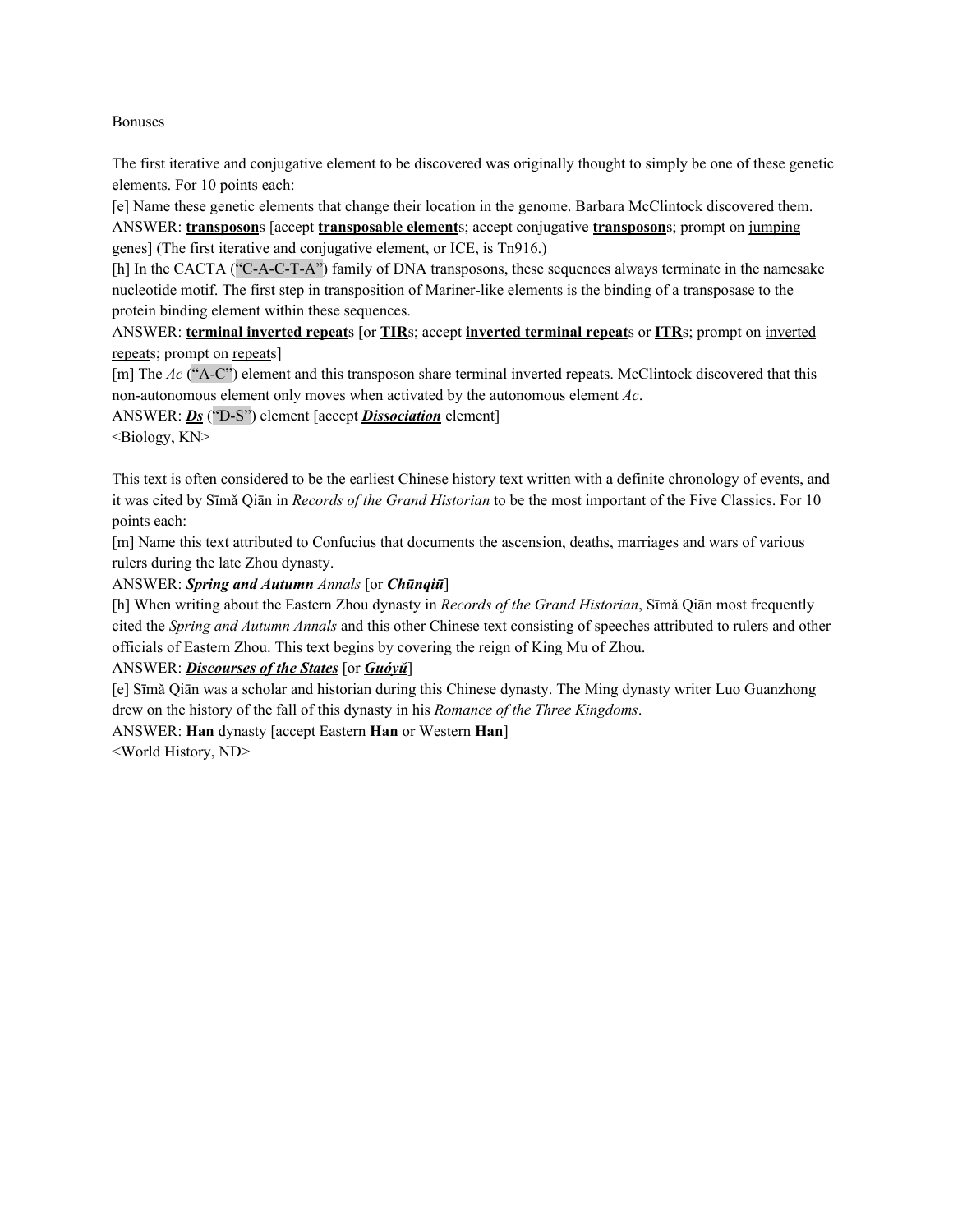This potential combines a van der Waals attraction term with a repulsive term. For 10 points each:

[m] Name this computationally expedient potential used to model intermolecular forces. Typically, this potential's 12-6 form is used, but its 8-6 form is used for non-bonded interactions.

#### ANSWER: **Lennard-Jones** potential

[h] The Lennard-Jones potential is one of many pair potentials plugged into this integral to calculate the partition function. Cluster expansion approximates this integral that is generally written as the integral over (read slowly) d-q to the 3-N of the quantity e to the negative U over kT.

#### ANSWER: **configuration** integral

[e] Once the configuration integral is calculated, the expression for this quantity for the gas is derived from kT times the partial with respect to volume of the natural log of the partition function. This quantity's SI unit is the pascal. ANSWER: **pressure** [or **p**]

<Physics, JS>

The formulator of this method compared it to midwifery, as it brings out implicit definitions from the beliefs of the interlocutors. For 10 points each.

[e] Name this method of reasoning, in which a series of questions are posed against a thesis in order to expose all the possible contradictions in it. It was introduced by its namesake in *Theaetetus,* and employed in dialogues like *Crito*. ANSWER: **Socratic** method [or method of **Elenchus**; or **elenctic** method; or **Socratic debate**]

[h] Socrates employs his method to discuss the definition of courage in this dialogue, in which he challenges Nicias' definition of it as "knowledge of and being hopeful in war and in every other situation" by asking if the Crommyon sow was courageous.

#### ANSWER: *Laches* ("LAK-eez")

[m] This concept arose when Socrates questioned a definition of piety by asking "Is the pious loved by the gods because it is pious, or is it pious because it is loved by the gods?" This concept's namesake was waiting to prosecute his father for manslaughter when he conversed with Socrates.

ANSWER: **Euthyphro dilemma** [accept answers indicating a **dilemma** or **paradox** faced by **Euthyphro**] <Philosophy, LL>

Ian Hubert is known for his "lazy tutorials" for working with Blender's EEVEE ("EE-vee") engine, which performs this process in real time through rasterization. For 10 points each:

[e] Name this process performed on references like the Newell teapot and, in Blender, a monkey named Suzanne. This fundamental process in computer graphics uses 2D or 3D models to generate photorealistic images.

#### ANSWER: **render**ing [or image **synthesis**]

[m] This very common object type in 3D animation software is a collection of vertices, edges, and faces. In finite-element analysis, loads and displacements are applied to these objects.

ANSWER: polygonal **mesh**es [accept **tessellation**s; prompt on polygons]

[h] After textures, colors, and other styles are applied to a 2D surface, it can be "wrapped" onto a 3D mesh through this process. For more complex shapes, this process is applied along seams.

ANSWER: **UV** mapping [accept **UV** wrapping or **UV** unwrapping]

<Other Science: Computer Science, AP>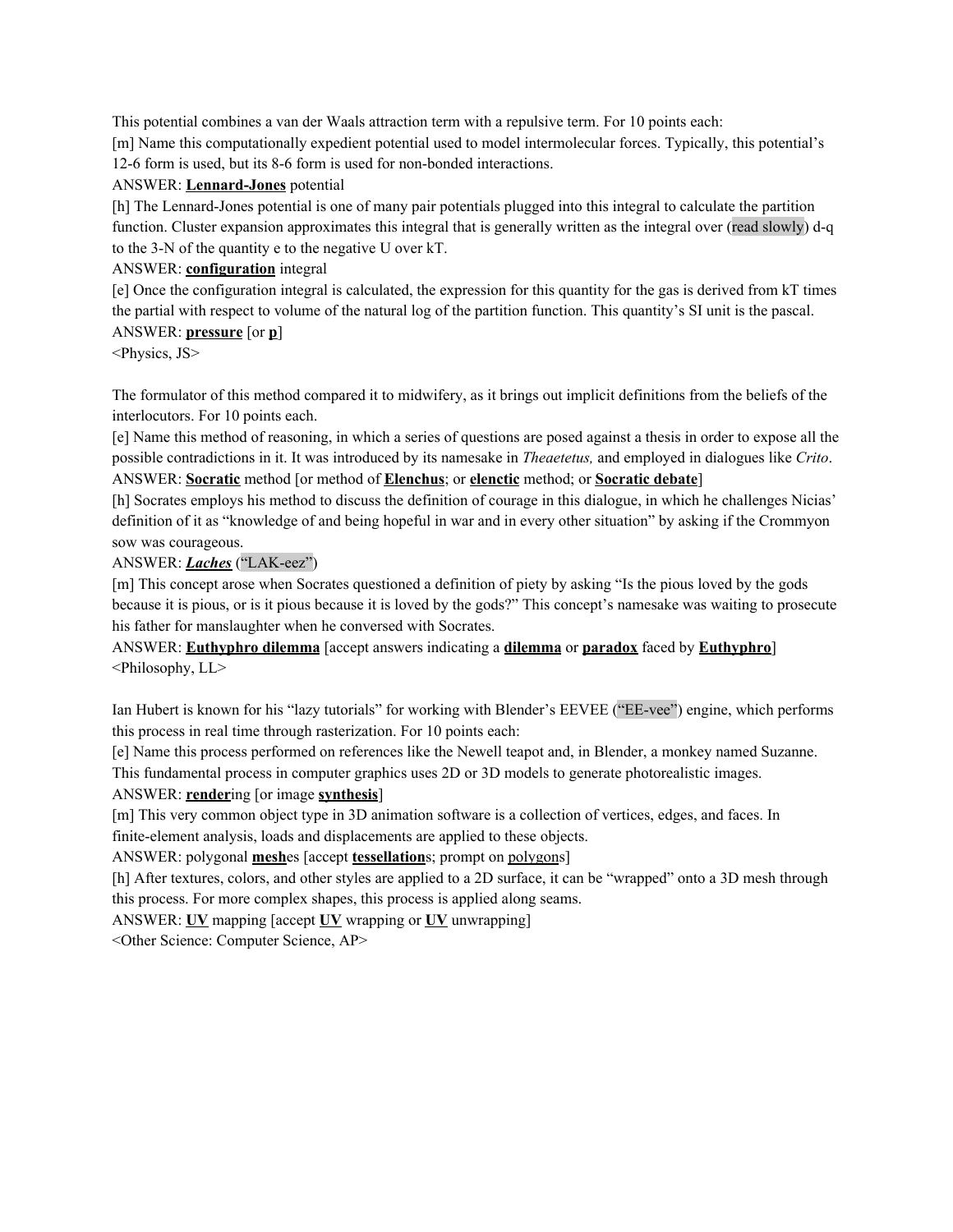Answer the following about German operations overseas during the World War I, for 10 points each:

[e] After the capture of Qingdao, the German Asia Corps fled all the way across this ocean. Germany's colonial possessions in this ocean at the war's outbreak included the Solomon Islands.

# ANSWER: **Pacific** Ocean

[h] Nicknamed the "Lion of Africa," this German general never lost a battle during his guerilla campaign in East Africa against the British. This general's legacy has been marred by his participation in the Herero genocide and the Kapp Putsch.

ANSWER: Paul von **Lettow-Vorbeck** [prompt on partial answer]

[m] The SMS *Emden* terrorized this Indian port city then governed by Lord Pentland, who had to employ twenty thousand police officers to dispel panic. This city's Nungambakkam neighborhood supplied the British Empire oil for fueling aircraft.

# ANSWER: **Chennai** [or **Madras**]

<Post-500 European History, KN>

In a show from this country an inn caters only to ghosts on their way to the afterlife to allow them to complete their final wishes on Earth. For 10 points each:

[m] Name this country, the origin of the show *Hotel del Luna*. Other shows from this country include *Goblin* and *Crash Landing on You*.

ANSWER: **South Korea** [or **Republic of Korea** or **ROK** or **Taehan-minguk** or **Hanguk**; prompt on Korea; do not accept or prompt on "Democratic People's Republic of Korea" or "DPRK"]

[h] *Hotel del Luna* stars Yeo Jin-goo and this singer-songwriter. This singer-songwriter nicknamed South Korea's "little sister" and is known for the songs "Palette" and "Good Day."

ANSWER: **IU** [or **Lee** Ji-eun or **Li** Zhi-en]

[e] IU's single "Eight" was released with Suga, a member of this South Korean boy band, known for their singles "Fake Love" and "Blood Sweat and Tears." In 2019, this boy band released "Boys With Luv" with Halsey.

# ANSWER: **BTS** [or **Bangtan Boys** or **Bangtan Sonyeondan**]

<Pop Culture, ND>

A character in this play drives away his boss and his boss's business partner with a sword when they accuse him of living in sin due to him not marrying in a church. For 10 points each:

[m] Name this play in which Kiguunda's daughter Gathoni weds John, resulting in a chain of events culminating in the loss of Kiguunda's most prized possession, a one-and-a-half acres of land.

ANSWER: *I Will Marry When I Want* [or *Ngaahika Ndeenda*]

[e] *I Will Marry When I Want* was co-written by this Kenyan author of *Petals of Blood* and *A Grain of Wheat*. ANSWER: **Ngũgĩ** wa Thiong'o [or James **Ngũgĩ**]

[h] Ngũgĩ's play *Maitu Njugira* is cited as an early example of this genre of drama popular in sub-Saharan Africa and Latin America, which often involves audience participation and improvisation. The three-word name for this movement references its common themes of economic and political justice.

ANSWER: **Theater for Development** [or **TfD**; prompt on Theater of the Oppressed] <Drama, ND>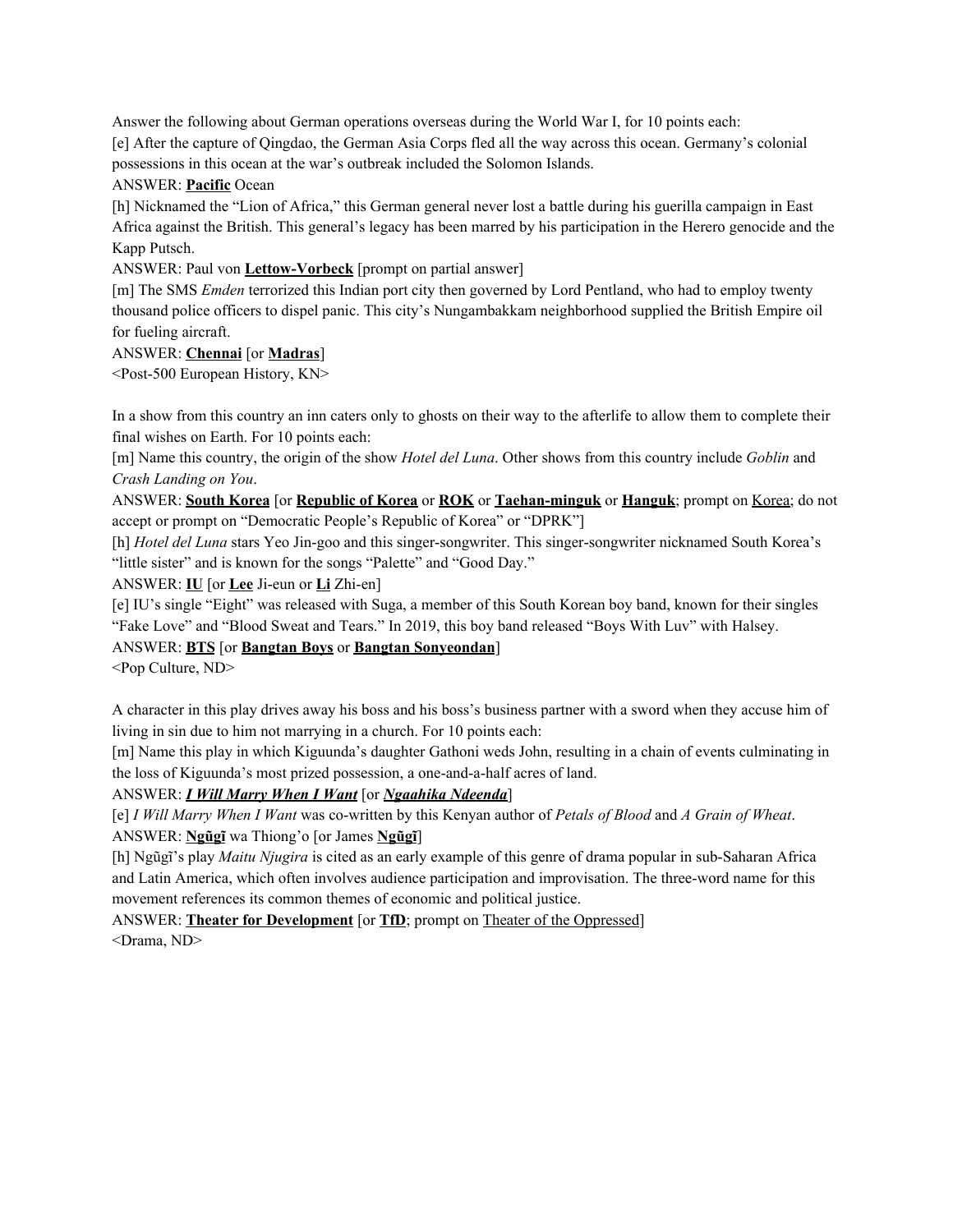The ceiling of this station resembles a crypt from a Byzantine church. For 10 points each:

[m] Name this abandoned London Underground station, one of two stations built for the namesake attraction at the Great Exhibition of 1851. Its namesake structure was built by Joseph Paxton, and known for its use of plate glass and cast-iron.

# ANSWER: High Level **Crystal Palace** Station

[h] The largest abandoned subway system in the world is located in this American city. The abandoned Race Street station in this city is a five minute walk from its Music Hall in its Over-the-Rhine district.

# ANSWER: **Cincinnati**, Ohio

[e] This city's abandoned City Hall subway station is now used as a turning loop by the 6 train. The 6 train also stops at the Grand Central Terminal near 42nd Street in this city.

# ANSWER: **New York** City [or **NYC**]

<Geography, LL>

Feng Shui specialists claimed that the two man-made islands within this structure look like the heads of two snakes facing each other, negatively impacting one of its namesake cities. For 10 points each.

[h] Name this bridge-tunnel system that connects three cities in the Pearl River delta. It contains the longest sea-crossing bridge in the world.

# ANSWER: **Hong Kong-Zhuhai-Macau** Bridge [or **HZM**B]

[e] The railway crossing with the longest undersea portion in the world is this tunnel that connects Calais and Folkestone. Eurostar passenger trains run within this tunnel.

# ANSWER: **Channel Tunnel** [accept **Chunnel**]

[m] The longest bridge in the US crosses this lake in Louisiana, the second largest saltwater lake in the US.

ANSWER: Lake **Pontchartrain**

<Geography, LL>

Answer the following about finding the derivatives of a function that maps a square matrix to one of its eigenvalues, for 10 points each.

[h] Assuming that the eigenvalues are simple, or that this quantity is one for all eigenvalues, simplifies the problem. An eigenvalue's value for this quantity is at most the matrix's dimension, but always (emphasize) *at least* a similar quantity.

ANSWER: **algebraic multiplicity** [prompt on multiplicity; reject "geometric multiplicity"]

[e] For a normalized eigenvector  $v$  and a real matrix  $Z$  with simple eigenvalues and this property, the derivative is simply *v* transpose times d*Z* times *v*. Matrices with this property are equal to their transpose.

# ANSWER: **symmetric** matrix

[m] The proof that the eigenvalue function is infinitely differentiable relies on the Cayley–Hamilton theorem, which states that a matrix satisfies this equation. Eigenvalues are found using this equation that is written by setting the following equal to zero: the determinant of the difference between the matrix and lambda times the identity matrix. ANSWER: **characteristic** equation [accept **characteristic** polynomial]

<Other Science: Mathematics, LL>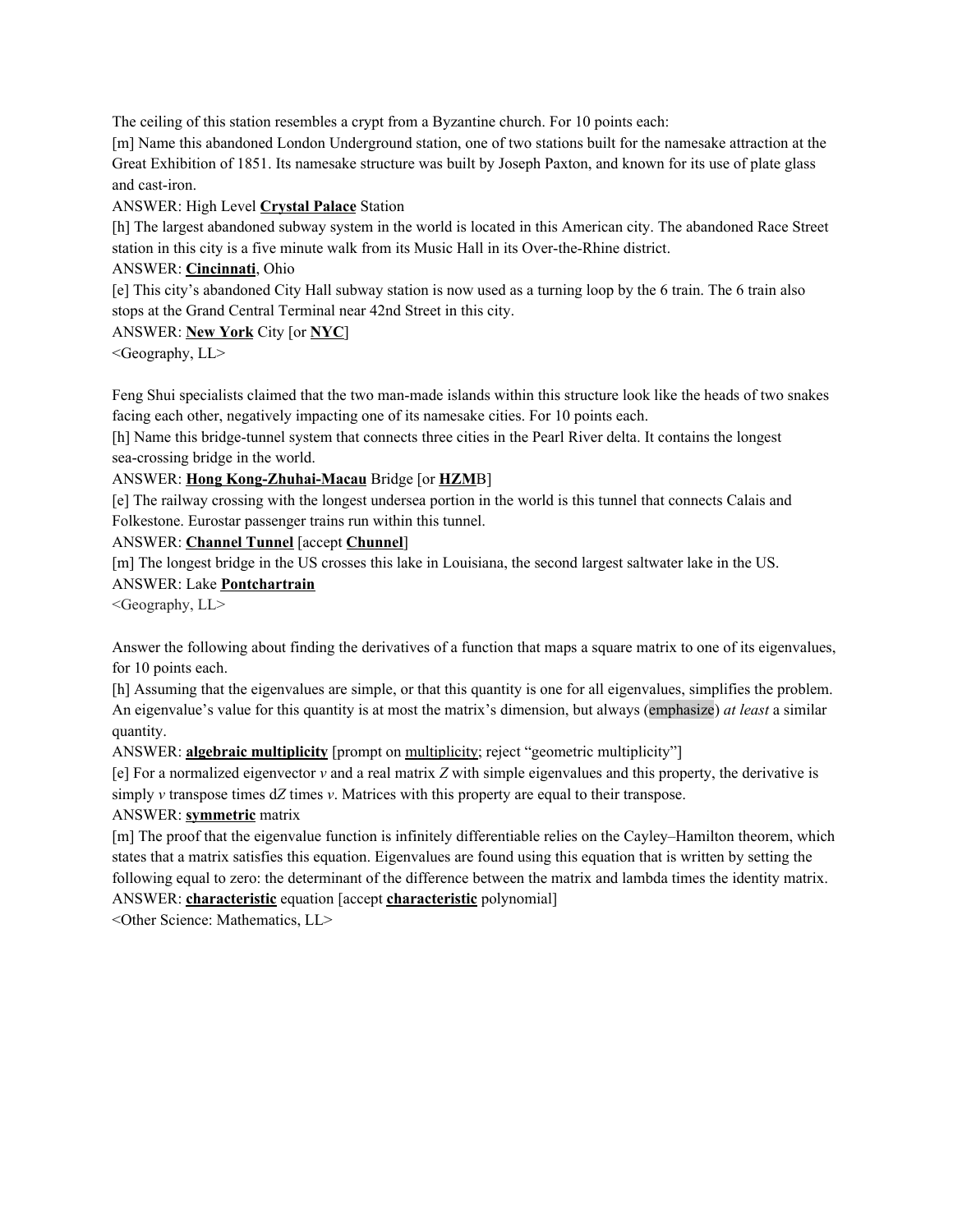Answer the following about the 17th-century Scottish writer Martin Martin, who claimed he had extrasensory perception, a power most certainly gained while drunk. For 10 points each:

[h] Martin outlined this four-day-long ritual practiced in the Outer Hebrides in which black cats were roasted alive in hopes of conjuring Satan's legions. In the Highlands, this ceremony supposedly summoned a Cait Sith which granted wishes. You may give the Gaelic, Old English, or English name.

ANSWER: **Taghairm** [or **Taghaim**; accept **Aog Galdre** or "**echoing the ghost**"; prompt on summoning the dead or similar answers like necromancy by asking "what is the Gaelic term for that?"]

[e] Martin's perspective on the Taghairm ceremony was likely muddled by his remembrance of the "King o' The Cats," a Scottish story inspired by the life of this deity. This deity told his worshippers to cut the goddess Echo into pieces and spread her across the Earth.

### ANSWER: **Pan**

[m] In the story of Ceridwen, she gives birth to a Cait Sith, a wolf, an eagle, and one of these creatures, which served as messengers to Scotland from the Otherworld. The expression "ask [this creature] what the druid knew" developed in the Early Middle Ages, as these creatures supposedly held the answer to immortality.

ANSWER: honey**bee**s [prompt on insects]

<Mythology, ZF>

Carnival worker parents mutate their children to make them more interesting for a freak show while living in this US state in Katherine Dunn's novel *Geek Love*. For 10 points each:

[m] Name this state that is also the setting of a novel in which the conservative logging family patriarch Henry Stamper lives by the motto "never give an inch."

#### ANSWER: **Oregon**

[e] This author set his novels *Sometimes a Great Notion* and *One Flew Over the Cuckoo's Nest* in his native Oregon. ANSWER: Ken **Kesey** [or Kenneth Elton **Kesey**]

[h] The author describes auditing classes at Reed College and compares Christian spirituality to the title artform in this acclaimed Oregon-set memoir by Don Miller.

ANSWER: *Blue Like Jazz*

<Other Literature, TH>

LLE is an algorithm for this technique that does not try to estimate global geodesics like Isomap, but, as a result, is more likely to place distant data points near each other. For 10 points each:

[h] Name this technique whose ability to outperform a less sophisticated technique is shown by applying both of them to the swiss roll dataset. This technique tries to learn an embedding from a data set to an underlying surface. ANSWER: **manifold learning** [accept **nonlinear dimensionality reduction**; prompt on dimensionality reduction] [m] Both locally linear embedding and Isomap begin by constructing a sparse graph from these things. A

rudimentary classification algorithm begins by first identifying *k* of these things around a new input, and then assigning the input's class as the most common class among these things.

ANSWER: **nearest neighbor**s [or k-**nearest neighbor**s search; prompt on kNN or kNN classification] [e] Isomap is impractical for large datasets because it estimates global distances by performing this task for each pair of nodes in the graph. Dijkstra's ("DIKE-struhz") algorithm accomplishes this task.

ANSWER: finding the **shortest path** [prompt on pathfinding, path planning, or other descriptions of finding a path by asking "what type of path?"]

<Other Science: Computer Science, JS>